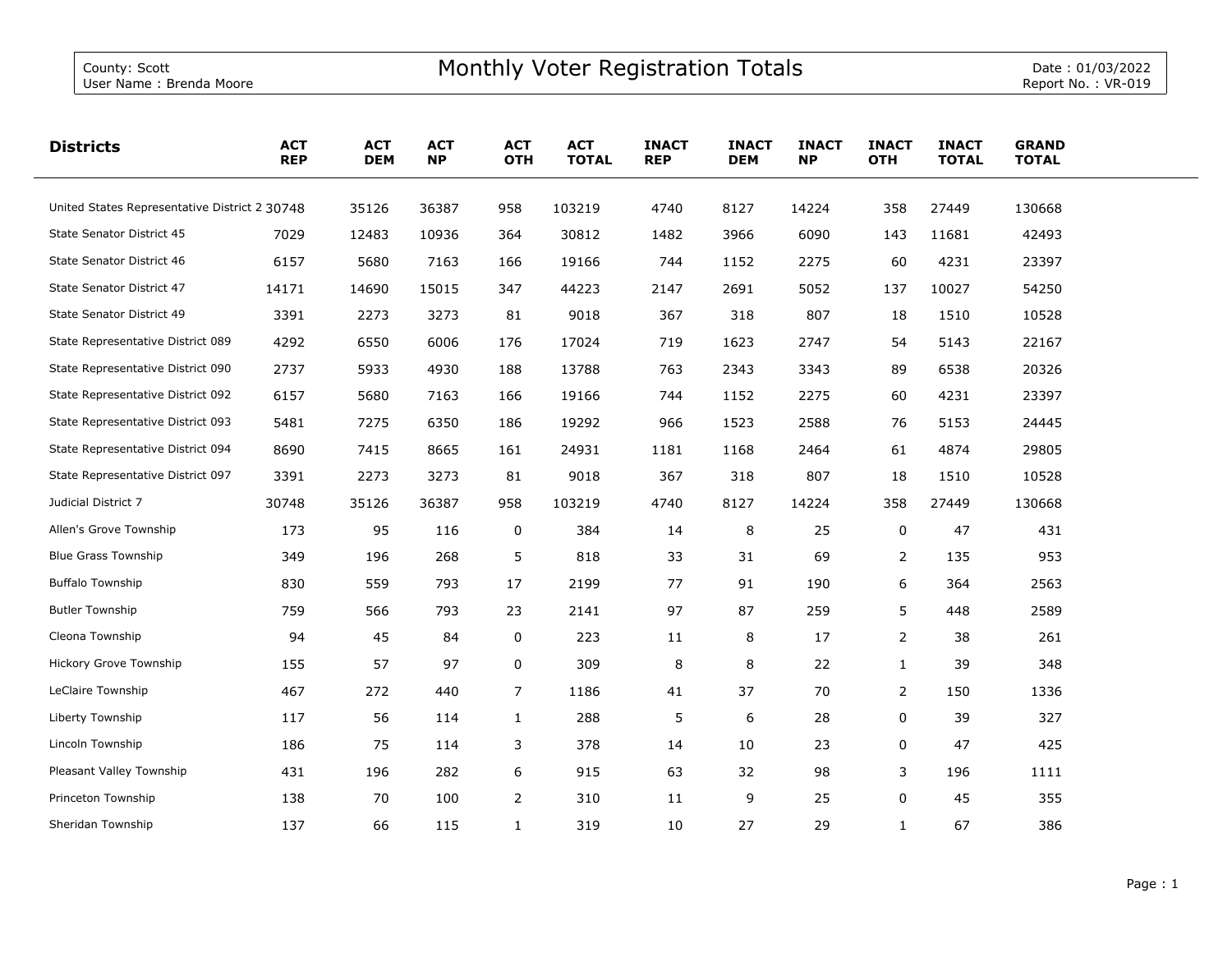| <b>Districts</b>  | <b>ACT</b><br><b>REP</b> | <b>ACT</b><br><b>DEM</b> | <b>ACT</b><br><b>NP</b> | <b>ACT</b><br><b>OTH</b> | <b>ACT</b><br><b>TOTAL</b> | <b>INACT</b><br><b>REP</b> | <b>INACT</b><br><b>DEM</b> | <b>INACT</b><br><b>NP</b> | <b>INACT</b><br><b>OTH</b> | <b>INACT</b><br><b>TOTAL</b> | <b>GRAND</b><br><b>TOTAL</b> |  |
|-------------------|--------------------------|--------------------------|-------------------------|--------------------------|----------------------------|----------------------------|----------------------------|---------------------------|----------------------------|------------------------------|------------------------------|--|
| Winfield Township | 254                      | 134                      | 223                     | 3                        | 614                        | $\overline{7}$             | 17                         | 32                        | $\overline{2}$             | 58                           | 672                          |  |
| Bettendorf Ward 1 | 1416                     | 1566                     | 1491                    | 40                       | 4513                       | 200                        | 265                        | 540                       | 14                         | 1019                         | 5532                         |  |
| Bettendorf Ward 2 | 1217                     | 1308                     | 1476                    | 31                       | 4032                       | 191                        | 236                        | 546                       | 24                         | 997                          | 5029                         |  |
| Bettendorf Ward 3 | 1314                     | 1479                     | 1507                    | 34                       | 4334                       | 211                        | 279                        | 512                       | 16                         | 1018                         | 5352                         |  |
| Bettendorf Ward 4 | 1859                     | 1501                     | 1786                    | 31                       | 5177                       | 223                        | 168                        | 380                       | 11                         | 782                          | 5959                         |  |
| Bettendorf Ward 5 | 2682                     | 1925                     | 2591                    | 43                       | 7241                       | 340                        | 252                        | 603                       | 11                         | 1206                         | 8447                         |  |
| Davenport Ward 1  | 1662                     | 2581                     | 2493                    | 75                       | 6811                       | 310                        | 676                        | 1186                      | 32                         | 2204                         | 9015                         |  |
| Davenport Ward 2  | 1601                     | 2355                     | 2339                    | 78                       | 6373                       | 302                        | 665                        | 1204                      | 24                         | 2195                         | 8568                         |  |
| Davenport Ward 3  | 766                      | 2345                     | 1713                    | 75                       | 4899                       | 337                        | 1153                       | 1453                      | 36                         | 2979                         | 7878                         |  |
| Davenport Ward 4  | 1471                     | 2633                     | 2275                    | 82                       | 6461                       | 319                        | 844                        | 1342                      | 37                         | 2542                         | 9003                         |  |
| Davenport Ward 5  | 1295                     | 2849                     | 2182                    | 78                       | 6404                       | 351                        | 859                        | 1283                      | 33                         | 2526                         | 8930                         |  |
| Davenport Ward 6  | 3085                     | 3269                     | 2816                    | 71                       | 9241                       | 431                        | 539                        | 890                       | 24                         | 1884                         | 11125                        |  |
| Davenport Ward 7  | 1695                     | 2769                     | 2509                    | 65                       | 7038                       | 319                        | 706                        | 1039                      | 23                         | 2087                         | 9125                         |  |
| Davenport Ward 8  | 2081                     | 2861                     | 2837                    | 77                       | 7856                       | 309                        | 701                        | 1192                      | 24                         | 2226                         | 10082                        |  |
| Bettendorf        | 8488                     | 7779                     | 8851                    | 179                      | 25297                      | 1165                       | 1200                       | 2581                      | 76                         | 5022                         | 30319                        |  |
| <b>Blue Grass</b> | 370                      | 279                      | 403                     | 11                       | 1063                       | 44                         | 28                         | 109                       | $\mathbf{1}$               | 182                          | 1245                         |  |
| Buffalo           | 191                      | 205                      | 309                     | 5                        | 710                        | 38                         | 40                         | 94                        | 3                          | 175                          | 885                          |  |
| Davenport         | 13656                    | 21662                    | 19164                   | 601                      | 55083                      | 2678                       | 6143                       | 9589                      | 233                        | 18643                        | 73726                        |  |
| Dixon             | 35                       | 28                       | 56                      | 4                        | 123                        | 6                          | 10                         | 12                        | $\mathbf{1}$               | 29                           | 152                          |  |
| Donahue           | 73                       | 62                       | 70                      | $\mathbf{1}$             | 206                        | 5                          | 6                          | 17                        | 0                          | 28                           | 234                          |  |
| Durant            | 17                       | 18                       | 17                      | $\mathbf{1}$             | 53                         | $\mathbf{1}$               | 2                          | 10                        | 0                          | 13                           | 66                           |  |
| Eldridge          | 1630                     | 1139                     | 1688                    | 33                       | 4490                       | 149                        | 111                        | 352                       | 6                          | 618                          | 5108                         |  |
| LeClaire          | 1120                     | 824                      | 1184                    | 35                       | 3163                       | 136                        | 115                        | 303                       | $7^{\circ}$                | 561                          | 3724                         |  |
| Long Grove        | 211                      | 162                      | 231                     | $\overline{2}$           | 606                        | 31                         | 8                          | 49                        | $\mathbf{1}$               | 89                           | 695                          |  |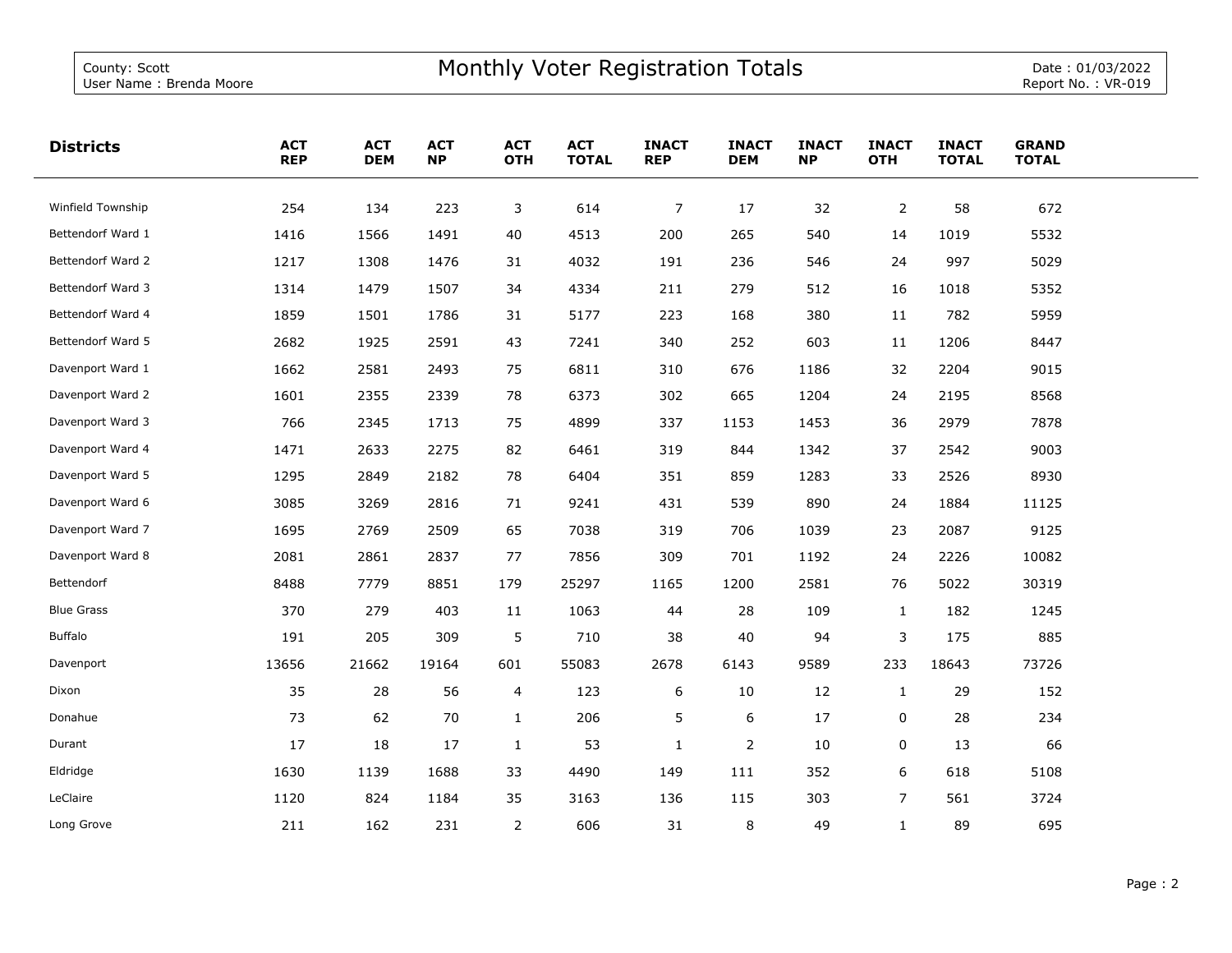| <b>Districts</b>                                       | <b>ACT</b><br><b>REP</b> | <b>ACT</b><br><b>DEM</b> | <b>ACT</b><br><b>NP</b> | <b>ACT</b><br><b>OTH</b> | <b>ACT</b><br><b>TOTAL</b> | <b>INACT</b><br><b>REP</b> | <b>INACT</b><br><b>DEM</b> | <b>INACT</b><br><b>NP</b> | <b>INACT</b><br><b>OTH</b> | <b>INACT</b><br><b>TOTAL</b> | <b>GRAND</b><br><b>TOTAL</b> |  |
|--------------------------------------------------------|--------------------------|--------------------------|-------------------------|--------------------------|----------------------------|----------------------------|----------------------------|---------------------------|----------------------------|------------------------------|------------------------------|--|
| Maysville                                              | 46                       | 26                       | 37                      | 0                        | 109                        | $\overline{2}$             | $\mathbf{1}$               | 12                        | 0                          | 15                           | 124                          |  |
| McCausland                                             | 85                       | 42                       | 79                      | 4                        | 210                        | 11                         | 7                          | 17                        | 1                          | 36                           | 246                          |  |
| New Liberty                                            | 24                       | 21                       | 31                      | $\mathbf{1}$             | 77                         | 2                          | 3                          | 4                         | 1                          | 10                           | 87                           |  |
| Panorama Park                                          | 29                       | 20                       | 35                      | 3                        | 87                         | 3                          | 2                          | 16                        | 0                          | 21                           | 108                          |  |
| Princeton                                              | 209                      | 195                      | 224                     | 4                        | 632                        | 36                         | 28                         | 53                        | 1                          | 118                          | 750                          |  |
| Riverdale                                              | 120                      | 82                       | 92                      | $\mathbf{1}$             | 295                        | 12                         | 11                         | 22                        | 0                          | 45                           | 340                          |  |
| Walcott                                                | 354                      | 195                      | 377                     | 5                        | 931                        | 30                         | 41                         | 97                        | 3                          | 171                          | 1102                         |  |
| Eastern Iowa Community College Directo 311             |                          | 6324                     | 5489                    | 196                      | 15320                      | 801                        | 2212                       | 3366                      | 83                         | 6462                         | 21782                        |  |
| Eastern Iowa Community College Directo4982             |                          | 7139                     | 6883                    | 182                      | 19186                      | 836                        | 1811                       | 2949                      | 66                         | 5662                         | 24848                        |  |
| Eastern Iowa Community College Directo4808             |                          | 7438                     | 5972                    | 197                      | 18415                      | 927                        | 1819                       | 2847                      | 76                         | 5669                         | 24084                        |  |
| Eastern Iowa Community College Directo 7927            |                          | 6766                     | 7920                    | 164                      | 22777                      | 1091                       | 1032                       | 2301                      | 66                         | 4490                         | 27267                        |  |
| Eastern Iowa Community College Directo 331             |                          | 2111                     | 3267                    | 52                       | 8761                       | 284                        | 261                        | 710                       | 18                         | 1273                         | 10034                        |  |
| Eastern Iowa Community College Directo 3518            |                          | 2338                     | 3402                    | 69                       | 9327                       | 388                        | 300                        | 742                       | 15                         | 1445                         | 10772                        |  |
| Eastern Iowa Community College Directo <sub>2871</sub> |                          | 3010                     | 3454                    | 98                       | 9433                       | 413                        | 692                        | 1309                      | 34                         | 2448                         | 11881                        |  |
| Eastern Iowa Community College District0748            |                          | 35126                    | 36387                   | 958                      | 103219                     | 4740                       | 8127                       | 14224                     | 358                        | 27449                        | 130668                       |  |
| Calamus Wheatland School Director 2                    | 39                       | 30                       | 46                      | 1                        | 116                        | 0                          | 2                          | 13                        | 0                          | 15                           | 131                          |  |
| Pleasant Valley School Director 1                      | 1048                     | 601                      | 912                     | 18                       | 2579                       | 122                        | 83                         | 204                       | 7                          | 416                          | 2995                         |  |
| Pleasant Valley School Director 2                      | 713                      | 567                      | 820                     | 25                       | 2125                       | 76                         | 78                         | 201                       | $\overline{4}$             | 359                          | 2484                         |  |
| Pleasant Valley School Director 3                      | 1403                     | 764                      | 1207                    | 23                       | 3397                       | 164                        | 79                         | 199                       | 3                          | 445                          | 3842                         |  |
| Pleasant Valley School Director 4                      | 959                      | 673                      | 796                     | 15                       | 2443                       | 125                        | 79                         | 221                       | $\overline{2}$             | 427                          | 2870                         |  |
| Pleasant Valley School Director 5                      | 639                      | 591                      | 602                     | 11                       | 1843                       | 77                         | 72                         | 149                       | 5                          | 303                          | 2146                         |  |
| Pleasant Valley School Director 6                      | 516                      | 614                      | 636                     | 16                       | 1782                       | 90                         | 118                        | 223                       | 5                          | 436                          | 2218                         |  |
| Pleasant Valley School Director 7                      | 1234                     | 995                      | 1278                    | 18                       | 3525                       | 117                        | 121                        | 271                       | 8                          | 517                          | 4042                         |  |
| <b>Bennett School District</b>                         | 94                       | 50                       | 94                      | $\mathbf{1}$             | 239                        | $\overline{7}$             | 8                          | 19                        | $\mathbf{1}$               | 35                           | 274                          |  |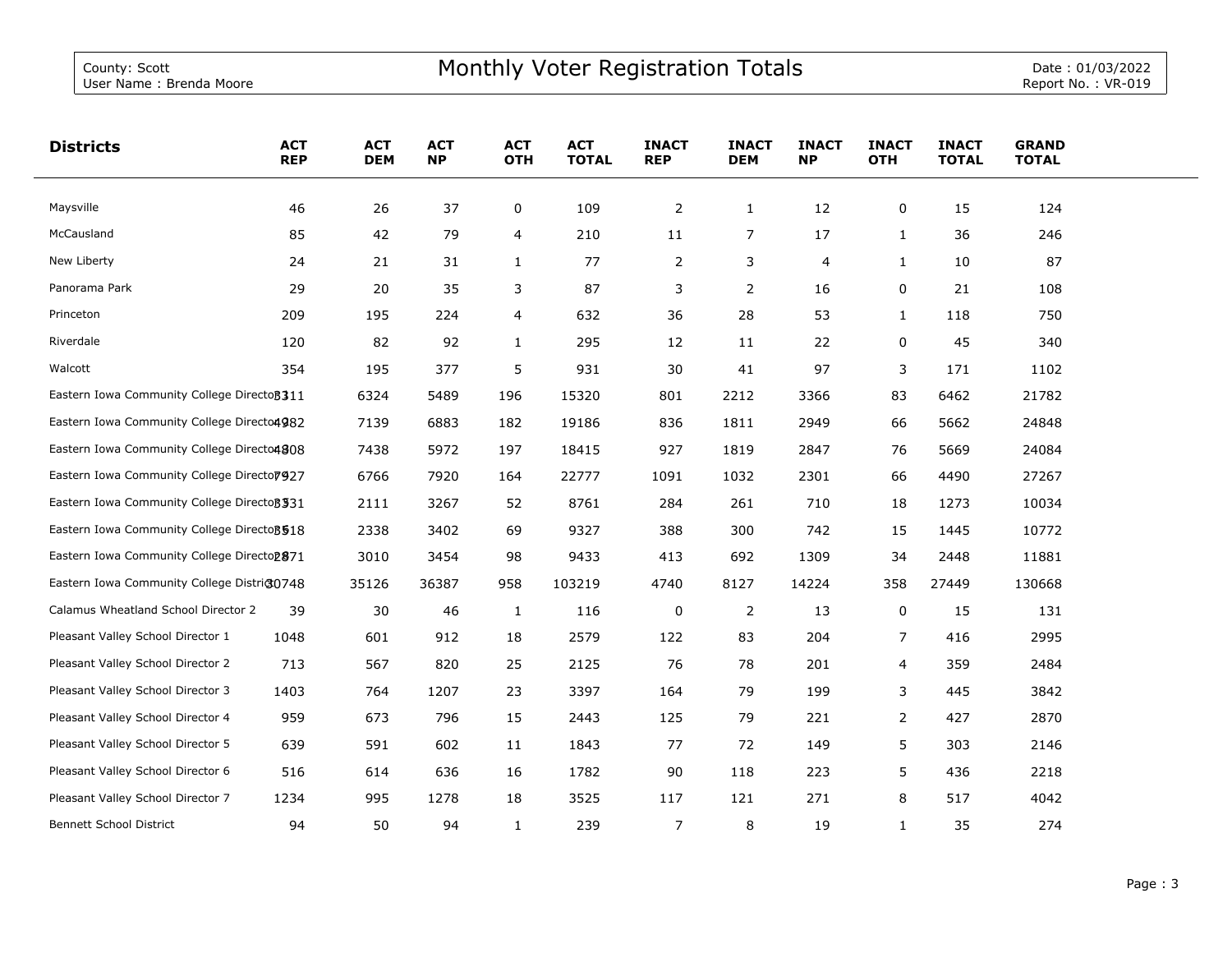| <b>Districts</b>                  | <b>ACT</b><br><b>REP</b> | <b>ACT</b><br><b>DEM</b> | <b>ACT</b><br><b>NP</b> | <b>ACT</b><br><b>OTH</b> | <b>ACT</b><br><b>TOTAL</b> | <b>INACT</b><br><b>REP</b> | <b>INACT</b><br><b>DEM</b> | <b>INACT</b><br><b>NP</b> | <b>INACT</b><br><b>OTH</b> | <b>INACT</b><br><b>TOTAL</b> | <b>GRAND</b><br><b>TOTAL</b> |
|-----------------------------------|--------------------------|--------------------------|-------------------------|--------------------------|----------------------------|----------------------------|----------------------------|---------------------------|----------------------------|------------------------------|------------------------------|
| Bettendorf                        | 4968                     | 4912                     | 5242                    | 111                      | 15233                      | 738                        | 826                        | 1738                      | 54                         | 3356                         | 18589                        |
| Calamus Wheatland School District | 42                       | 32                       | 51                      |                          | 126                        | 0                          | 2                          | 13                        | 0                          | 15                           | 141                          |
| Davenport                         | 14989                    | 22568                    | 20740                   | 638                      | 58935                      | 2810                       | 6319                       | 10037                     | 248                        | 19414                        | 78349                        |
| Durant School District            | 97                       | 53                       | 94                      |                          | 245                        | 12                         |                            | 26                        | 2                          | 47                           | 292                          |
| North Scott                       | 4046                     | 2706                     | 3915                    | 80                       | 10747                      | 402                        | 335                        | 923                       | 19                         | 1679                         | 12426                        |
| Pleasant Valley                   | 6512                     | 4805                     | 6251                    | 126                      | 17694                      | 771                        | 630                        | 1468                      | 34                         | 2903                         | 20597                        |
| Parkview Sanitary District        | 511                      | 437                      | 575                     | 18                       | 1541                       | 73                         | 72                         | 209                       | 4                          | 358                          | 1899                         |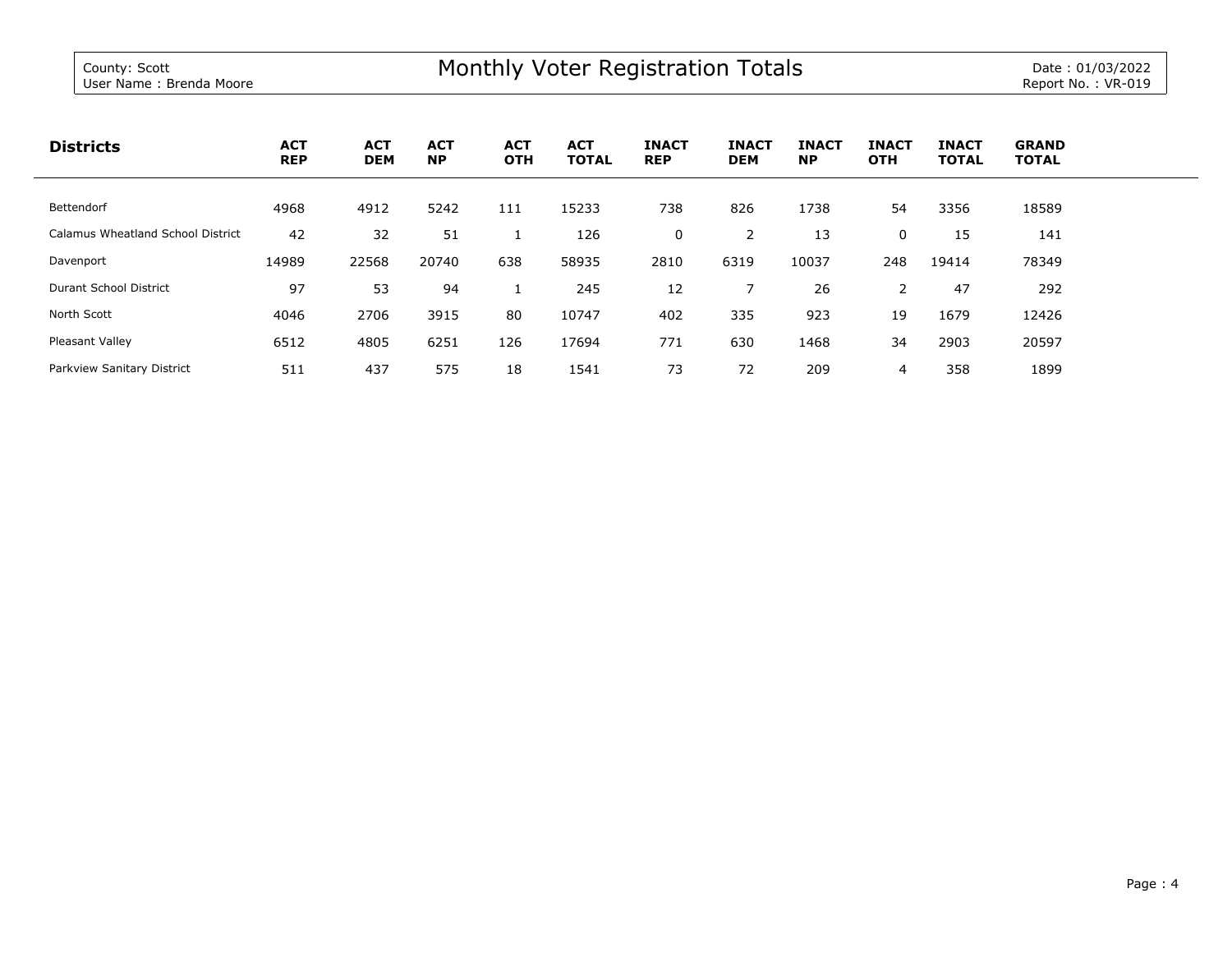| County: Scott<br>User Name: Brenda Moore  | <b>Precinct Voter Count</b> |            |            |           |            |  |  |  |  |  |  |  |
|-------------------------------------------|-----------------------------|------------|------------|-----------|------------|--|--|--|--|--|--|--|
| Precinct: All<br>Status : Active Inactive |                             |            |            |           |            |  |  |  |  |  |  |  |
|                                           | <b>TOTAL</b>                | <b>DEM</b> | <b>REP</b> | <b>NP</b> | <b>OTH</b> |  |  |  |  |  |  |  |
| Allens Grove Twp                          | 431                         | 103        | 187        | 141       | 0          |  |  |  |  |  |  |  |
| Bettendorf City B11                       | 2828                        | 964        | 877        | 958       | 29         |  |  |  |  |  |  |  |
| Bettendorf City B12                       | 2704                        | 867        | 739        | 1073      | 25         |  |  |  |  |  |  |  |
| Bettendorf City B21                       | 1773                        | 602        | 421        | 729       | 21         |  |  |  |  |  |  |  |
| Bettendorf City B22                       | 2712                        | 795        | 823        | 1066      | 28         |  |  |  |  |  |  |  |
| Bettendorf City B23                       | 544                         | 147        | 164        | 227       | 6          |  |  |  |  |  |  |  |
| Bettendorf City B31                       | 2745                        | 849        | 772        | 1094      | 30         |  |  |  |  |  |  |  |
| Bettendorf City B32                       | 2605                        | 909        | 752        | 924       | 20         |  |  |  |  |  |  |  |
| Bettendorf City B41                       | 3185                        | 809        | 1219       | 1141      | 16         |  |  |  |  |  |  |  |
| Bettendorf City B42                       | 2774                        | 860        | 863        | 1025      | 26         |  |  |  |  |  |  |  |
| Bettendorf City B51                       | 3376                        | 939        | 1159       | 1253      | 25         |  |  |  |  |  |  |  |
| Bettendorf City B52                       | 5179                        | 1260       | 1895       | 1992      | 32         |  |  |  |  |  |  |  |
| <b>Blue Grass</b>                         | 2162                        | 524        | 785        | 834       | 19         |  |  |  |  |  |  |  |
| <b>Buffalo City</b>                       | 885                         | 245        | 229        | 403       | 8          |  |  |  |  |  |  |  |
| <b>Buffalo Twp</b>                        | 2563                        | 650        | 907        | 983       | 23         |  |  |  |  |  |  |  |
| Davenport City D11                        | 2006                        | 722        | 499        | 764       | 21         |  |  |  |  |  |  |  |
| Davenport City D12                        | 2249                        | 837        | 444        | 943       | 25         |  |  |  |  |  |  |  |
| Davenport City D13                        | 2649                        | 881        | 651        | 1082      | 35         |  |  |  |  |  |  |  |
| Davenport City D14                        | 2147                        | 827        | 389        | 905       | 26         |  |  |  |  |  |  |  |
| Davenport City D21                        | 2434                        | 829        | 534        | 1043      | 28         |  |  |  |  |  |  |  |
| Davenport City D22                        | 2016                        | 724        | 420        | 836       | 36         |  |  |  |  |  |  |  |
| Davenport City D23                        | 1872                        | 617        | 512        | 729       | 14         |  |  |  |  |  |  |  |
| Davenport City D24                        | 2246                        | 850        | 437        | 935       | 24         |  |  |  |  |  |  |  |
| Davenport City D31                        | 2027                        | 811        | 333        | 848       | 35         |  |  |  |  |  |  |  |
| Davenport City D32                        | 1690                        | 830        | 239        | 606       | 15         |  |  |  |  |  |  |  |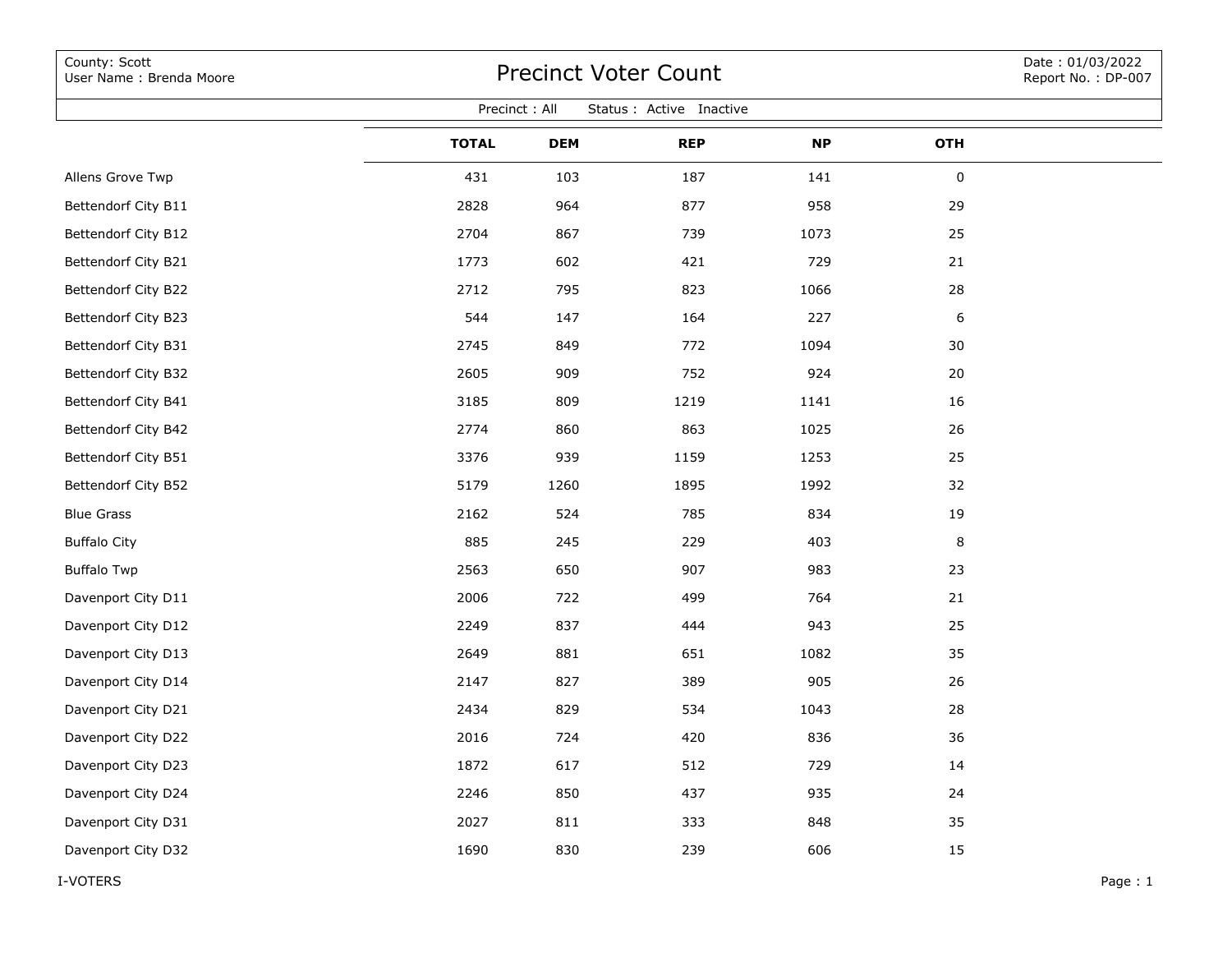| County: Scott<br>User Name: Brenda Moore  | <b>Precinct Voter Count</b> | Date: 01/03/2022<br>Report No.: DP-007 |            |           |              |         |  |  |  |  |  |  |
|-------------------------------------------|-----------------------------|----------------------------------------|------------|-----------|--------------|---------|--|--|--|--|--|--|
| Precinct: All<br>Status : Active Inactive |                             |                                        |            |           |              |         |  |  |  |  |  |  |
|                                           | <b>TOTAL</b>                | <b>DEM</b>                             | <b>REP</b> | <b>NP</b> | <b>OTH</b>   |         |  |  |  |  |  |  |
| Davenport City D33                        | 2020                        | 860                                    | 273        | 862       | 25           |         |  |  |  |  |  |  |
| Davenport City D34                        | 2141                        | 997                                    | 258        | 850       | 36           |         |  |  |  |  |  |  |
| Davenport City D41                        | 2541                        | 926                                    | 582        | 999       | 34           |         |  |  |  |  |  |  |
| Davenport City D42                        | 2100                        | 758                                    | 441        | 874       | 27           |         |  |  |  |  |  |  |
| Davenport City D43                        | 2059                        | 792                                    | 448        | 795       | 24           |         |  |  |  |  |  |  |
| Davenport City D44                        | 2303                        | 1001                                   | 319        | 949       | 34           |         |  |  |  |  |  |  |
| Davenport City D51                        | 2570                        | 1032                                   | 492        | 1010      | 36           |         |  |  |  |  |  |  |
| Davenport City D52                        | 2189                        | 877                                    | 455        | 840       | 17           |         |  |  |  |  |  |  |
| Davenport City D53                        | 2248                        | 901                                    | 472        | 846       | 29           |         |  |  |  |  |  |  |
| Davenport City D54                        | 1923                        | 898                                    | 227        | 769       | 29           |         |  |  |  |  |  |  |
| Davenport City D61                        | 2747                        | 851                                    | 935        | 943       | 18           |         |  |  |  |  |  |  |
| Davenport City D62                        | 2512                        | 720                                    | 990        | 785       | 17           |         |  |  |  |  |  |  |
| Davenport City D63                        | 2922                        | 1031                                   | 728        | 1130      | 33           |         |  |  |  |  |  |  |
| Davenport City D64                        | 2943                        | 1205                                   | 863        | 848       | 27           |         |  |  |  |  |  |  |
| Davenport City D71                        | 2610                        | 1029                                   | 683        | 884       | 14           |         |  |  |  |  |  |  |
| Davenport City D72                        | 2439                        | 949                                    | 511        | 959       | 20           |         |  |  |  |  |  |  |
| Davenport City D73                        | 2329                        | 827                                    | 494        | 979       | 29           |         |  |  |  |  |  |  |
| Davenport City D74                        | 1747                        | 670                                    | 326        | 726       | 25           |         |  |  |  |  |  |  |
| Davenport City D81                        | 2196                        | 823                                    | 407        | 933       | 33           |         |  |  |  |  |  |  |
| Davenport City D82                        | 2570                        | 895                                    | 616        | 1034      | 25           |         |  |  |  |  |  |  |
| Davenport City D83                        | 2823                        | 1073                                   | 621        | 1100      | 29           |         |  |  |  |  |  |  |
| Davenport City D84                        | 2493                        | $771\,$                                | 746        | 962       | 14           |         |  |  |  |  |  |  |
| Donahue City                              | 234                         | 68                                     | 78         | 87        | $\mathbf{1}$ |         |  |  |  |  |  |  |
| Eldridge City 1                           | 2787                        | 670                                    | 975        | 1119      | 23           |         |  |  |  |  |  |  |
| Eldridge City 2                           | 2707                        | 673                                    | 951        | 1065      | 18           |         |  |  |  |  |  |  |
| I-VOTERS                                  |                             |                                        |            |           |              | Page: 2 |  |  |  |  |  |  |